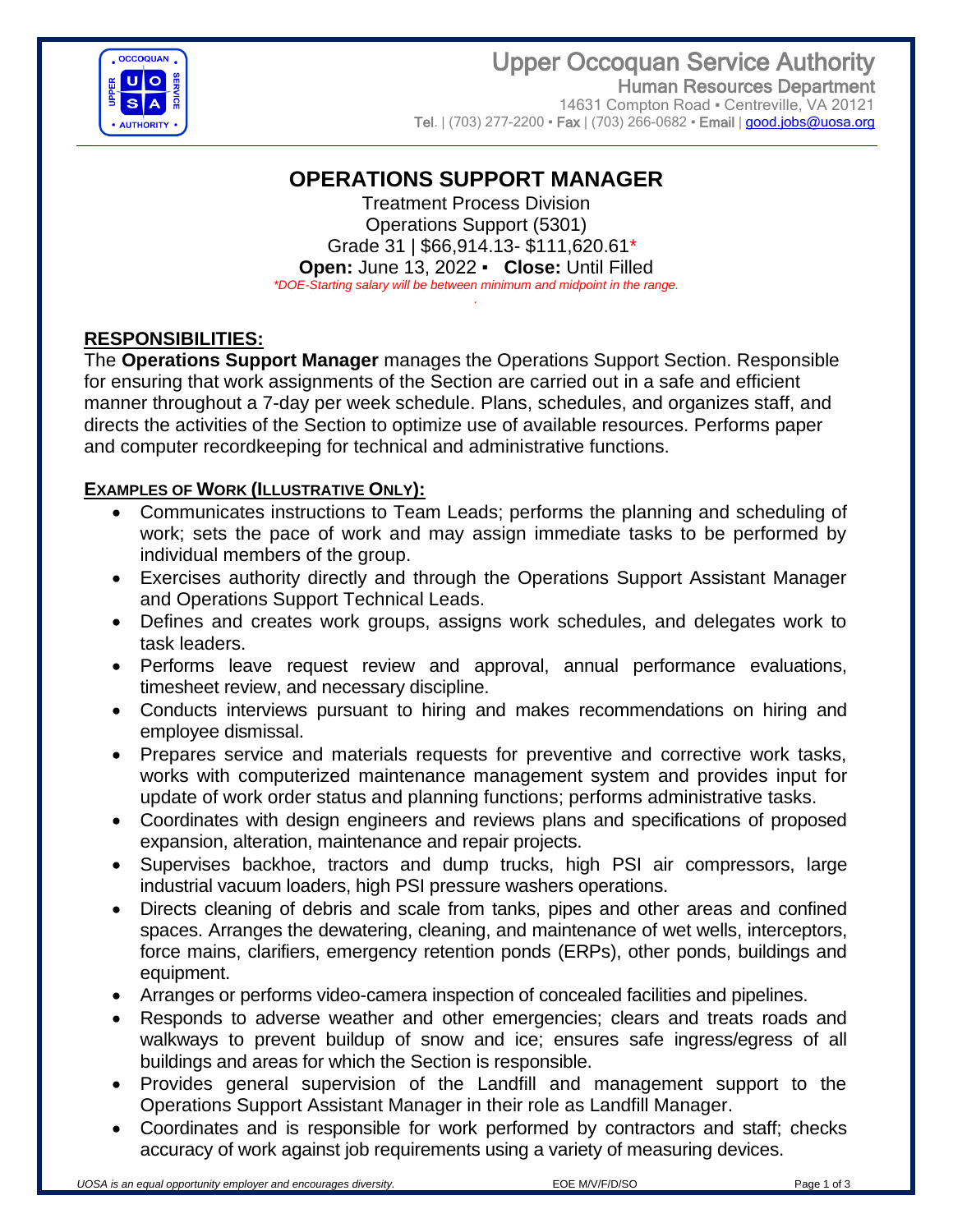

- Supervises preparation of work orders, requisitions and recurring reports and Monitors work orders, memoranda and e-mails, and performs other administrative tasks associated with the Section. Keeps labor and material records, monitors charges to cost centers, and keeps track of labor hours.
- Keeps current listings of emergency and safety equipment, and obtains emergency tools and parts for repair.
- Coordinates work with Shift Managers and other UOSA entities and contractors.
- Maintains Section-specific technical literature and drawings.
- Identifies needed materials and assists in locating suppliers.
- Proposes modifications to improve performance and efficiency.
- Prepares budget estimates.
- Plans work and prepares orders for materials.
- Organizes and assigns housekeeping tasks related to assigned work.
- Performs supervision and work in confined spaces as requested; must meet all confined space entry requirements.
- Actively briefs subordinate employees on UOSA management directives and policies and supports the same.
- Leads by example and performs and assists with all duties expected of subordinates.

## **ACCEPTABLE EDUCATION, TRAINING & EXPERIENCE:**

Any combination of education, experience and training coupled with high school education or GED that provides the required knowledge, skills and abilities is acceptable. Extensive knowledge of plant and plant operations, descale work methods and procedures, working knowledge of and ability to work with blueprints, schematics, and building codes. Must be able to plan work, prepare work schedules, and provide inspection of work performed by Operations Support staff and contractors. Must have thorough knowledge of safety hazards and ability to implement safety policy and procedures. Ability to operate and knowledge of safety procedures for medium-sized motor equipment. Physical requirements of position to include extensive walking, bending, stooping, climbing of stairs and ladders, lifting and carrying 75 pounds.

#### **ADDITIONAL REQUIREMENTS:**

Possession of a valid Commonwealth of Virginia vehicle operator's license is required. Possession of a Commonwealth of Virginia Waste Management Facility Operator Class 2 License or the ability to obtain one within two years. May be required to obtain a commercial operator's driving license. Must be able to work extra hours as required to meet needs of plant, will be required to respond to adverse weather and other related plant emergencies, requiring on-call duty and possible extra hours situations.

*The vacancy notice does not imply that these are the only duties, including essential duties, to be performed in the position.*

*\*DOE-Starting salary will be between minimum and midpoint in the range.*